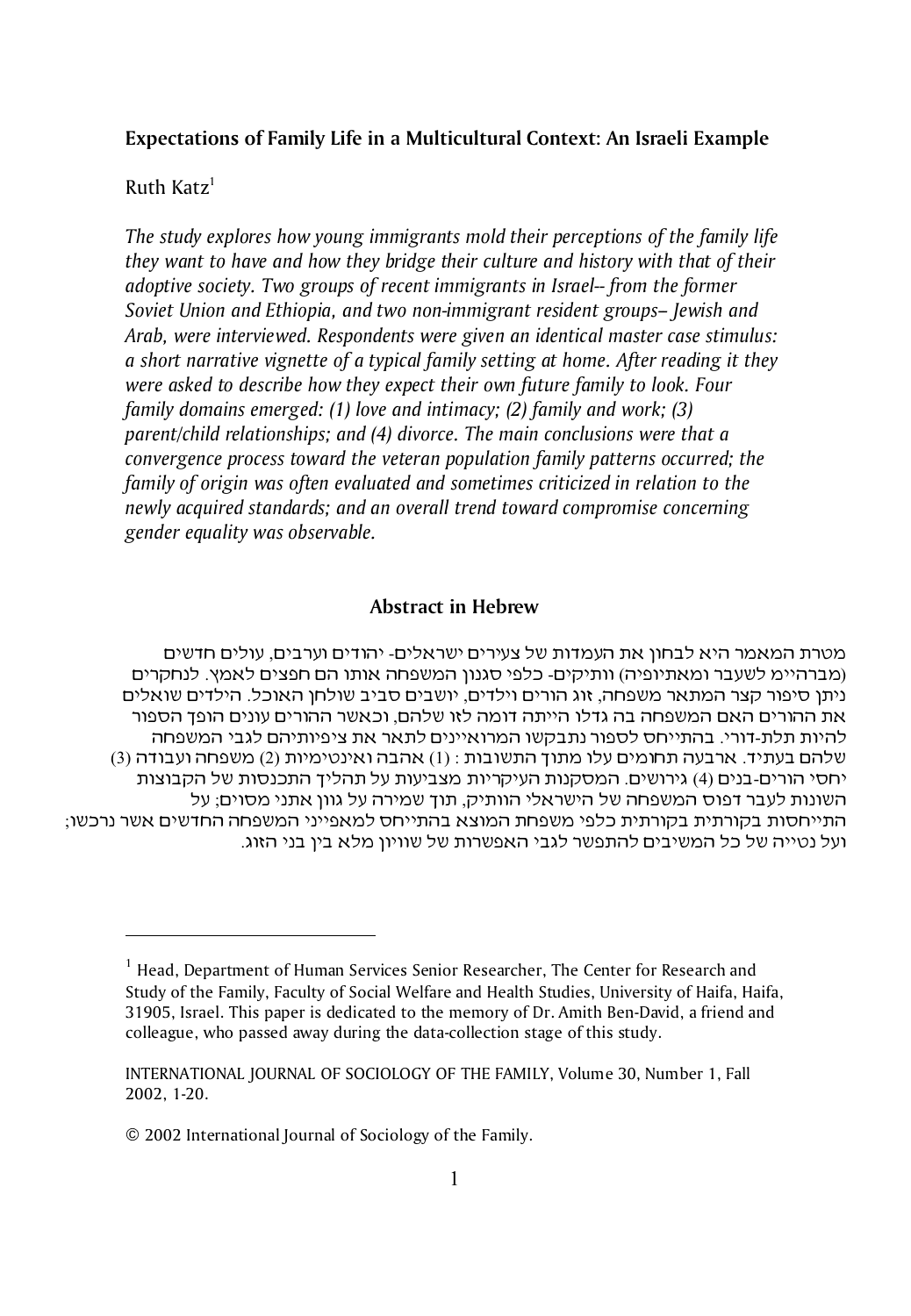In its 52 years of existence, Israel has acquired more than half its population through immigration. Immigrants arrived from all over the world, bringing with them different cultures, life styles and family patterns. Like other immigrant societies, such as Australia, Canada and the United States, Israel has had to manage cultural diversity in the context of mutual stereotypical attitudes and perceptions by native and newcomer, and, in the process, forge a multicultural, pluralistic society. Although cultural diversity is a distinctive feature of Israeli society, and though the economic and educational gaps between Jews of European origin, on the one hand, and African or Asian background on the other, have never closed (Sharot & Ben-Raphael, 1991; Smooha, 1993), family structure among the Israeli-born offspring of various ethnic segments has converged toward a single pattern (Nahon, 1984; Peres & Katz, 1991).

Most recently, when glasnost opened the doors of the former Soviet Union, hundreds of thousands of Jews emigrated to Israel. Between 1989 and 1997, approximately 750,000 Russian immigrants, or about 230,000 families, arrived in Israel (Leshem & Sicron, 1998). These immigrants brought with them a culture strongly influenced by generations of Soviet rule. In Israel, the Russian immigrants encountered a society that differs both ideologically and economically from the one they left behind. Many perceive that their cultural background and educational level place them in a higher class than most Israelis, even though economically they are still disadvantaged (Lissak, 1995). This conflict situation increases the demands of these immigrants toward their host country both on the institutional and the informal levels.

A second group of recent immigrants is comprised of approximately 50,000 Ethiopian Jews who arrived in Israel mainly in two short clandestine airlifts in 1984 and 1991. Today, Ethiopians constitute a significant minority in the country (Jerusalem Center for Public Affairs, 1997). They are inexperienced with modern ways of life and lack formal education. The Ethiopians arrived without any assets or financial resources. Residing in peripheral areas, and employed mainly in craft-work and manual labor, the Ethiopian community is marginalized in Israeli society.

Israel's largest non-Jewish minority group consists of the Arabs, who currently constitute about 18% of the population. Scholars who write about the Arab population in Israel tend to describe it as being in a state of transition from tradition to modernity. This process is reflected in various life domains such as economy, education, culture, family structure and women's status (Al-Haj, 1987, 1989; Haj-Yahia, 1995; Rosenfeld, 1968, 1978). Israeli Arabs are a unique minority, in that they are culturally linked to the peoples surrounding the Jewish state. Moreover, they are an indigenous population, a fact that legitimates their view that they are not obliged to adjust to the dominant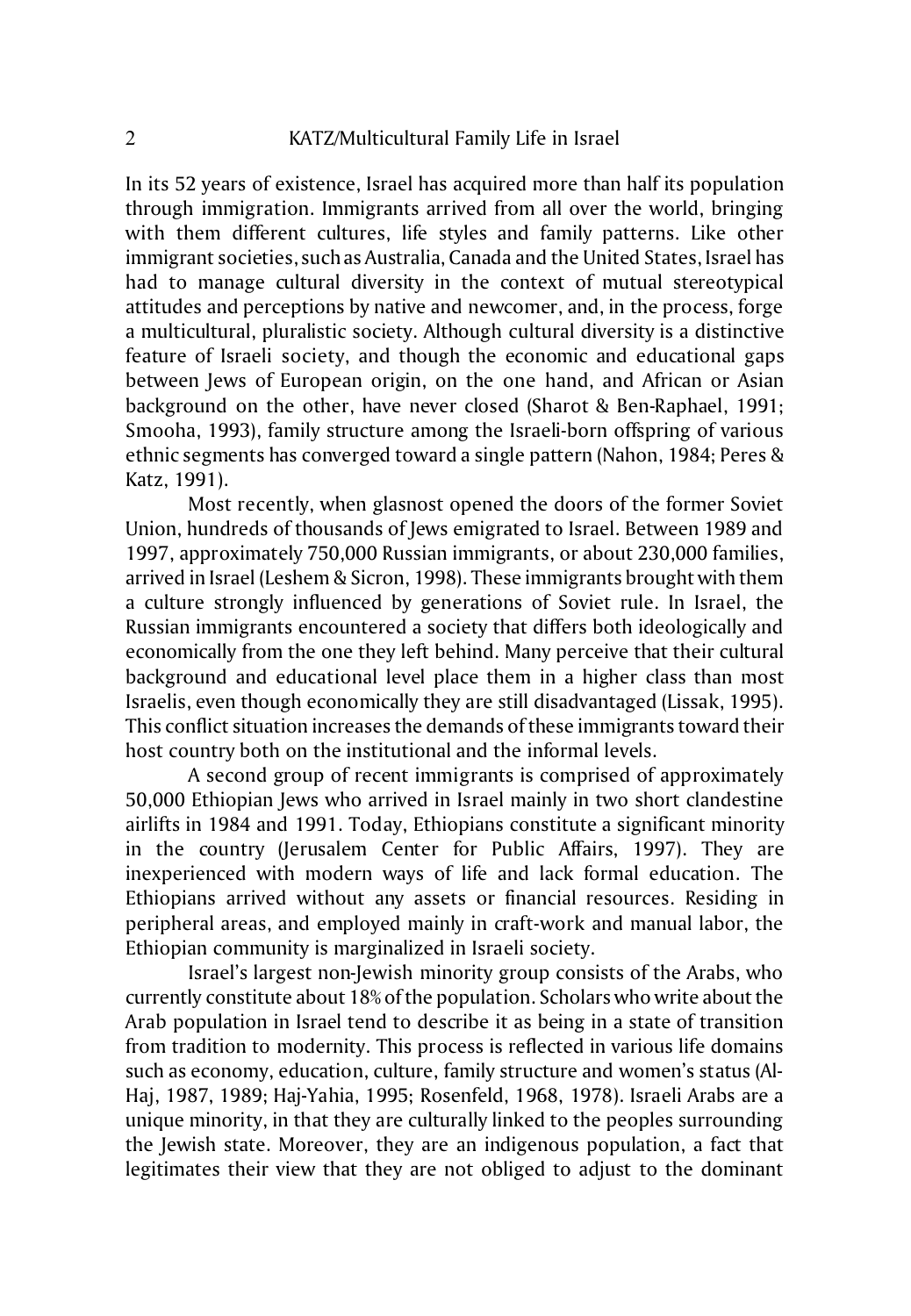culture, which has only recently been created, or in their perception, is imported. This does not imply a lack of accommodation to the dominant culture life style. However, the collective rationalization of this process, which is derived in the case of the Jewish community from the idea of nation building, is absent in the Israeli Arab case.

Much of the current discourse over the concept of pluralism focuses on whether multicultural societies must choose between assimilation and separatism as primary modes of interethnic relations (Brewer, 1996). Israelis grasp this dilemma somewhat differently. On the one hand, there are growing reservations about the assimilationist melting pot model. Cultural diversity is not only recognized as a fact but it is also legitimized as an expression of human rights. On the other hand, social change that reduces economic, social and even cultural gaps is encouraged and welcomed. The recent large-scale waves of immigration from the former Soviet Union and Ethiopia have reemphasized both issues: the right to be different and the need to bridge multi-dimensional gaps.

The aim of this study is to examine the reflection of these two divergent trends in the Israeli family context. More specifically, the encounter by young immigrant adults with the familial norms and life styles prevailing in Israeli society is explored, and their preferences regarding elements of the past that they wish to preserve and those they want to change are noted. The respondents belong to four distinct ethnic groups: veteran<sup>1</sup> Israeli Jewish residents, Israeli Arabs, recent immigrants from Ethiopia, and recent immigrants from the former Soviet Union. We begin with a short glance at each of these family types.

## **The Veteran Israeli Jewish Family**

A description of patterns of behavior and major trends in family life in Israel requires two comparative perspectives: one that analyzes changes over time, and another that examines differences between Israel and other countries. Changes over the past five decades show that Israelis are marrying later, divorcing more, and on the average having a smaller number of children, although different groups have been experiencing these processes at different rates. A comparison between Israel and other countries reveals that the family in Israel is more stable and more central than in most industrialized societies, as reflected by rates of marriage, divorce, fertility, out-of-wedlock birth, and cohabitation (Katz, forthcoming; Peres & Katz, 1981, 1991). In a study of priority rankings of five life domains (work, religion, leisure, community and family) in eight industrial countries, Israeli respondents emphasized the family domain, ranking the family highest as compared to respondents in all other countries (Harpaz, 1990; MOW, 1987).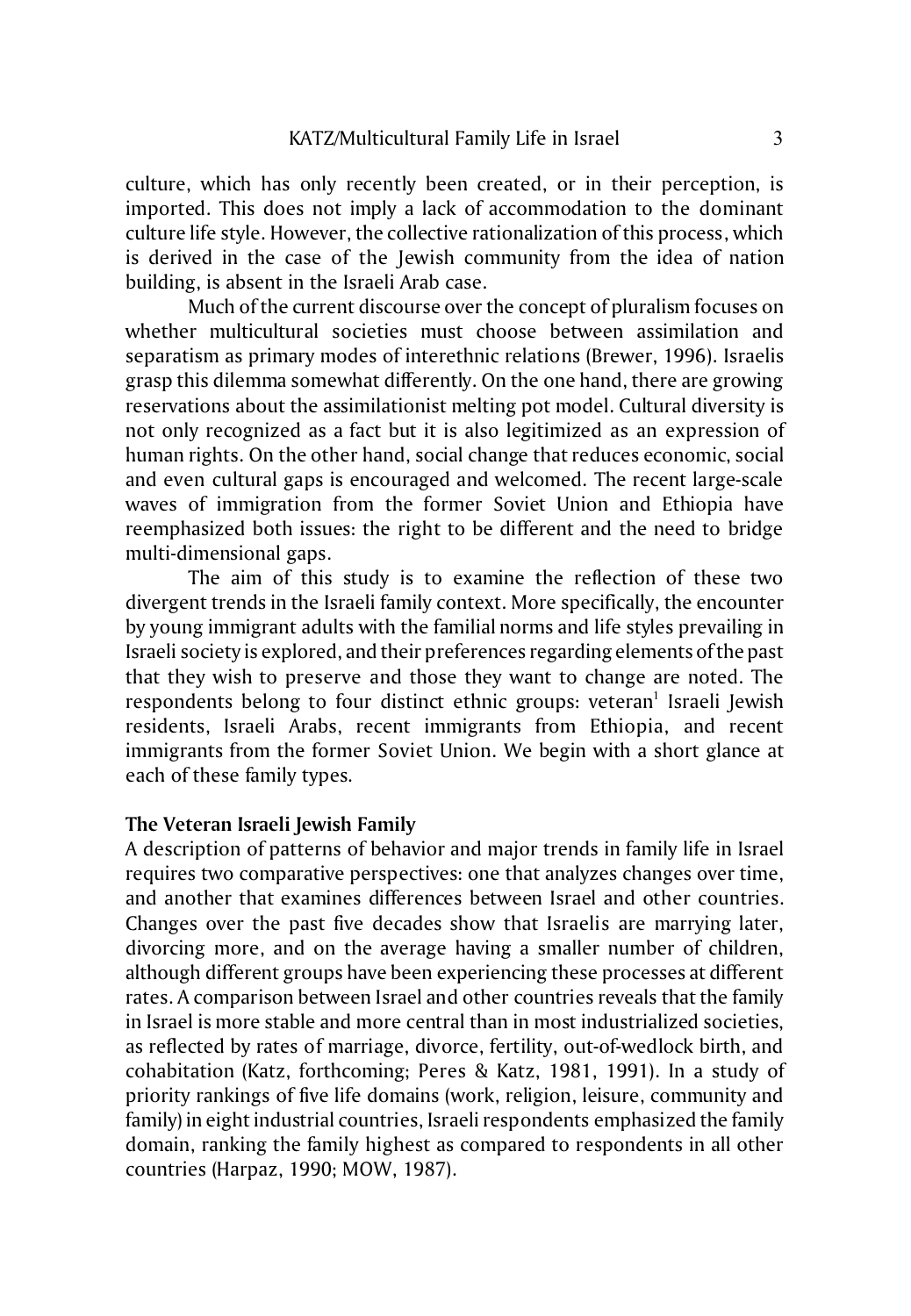Research comparing family structure and patterns of family behavior between Israelis of European vis-a-vis African or Asian origin over time shows a process of convergence in birth rates, a trend due mainly to decreased fertility among women of Asian and African extraction (Nahon, 1984; Peres & Katz, 1991). The closing of the fertility gap has facilitated the convergence of life styles between the two ethnic groups, as marital relations and socialization are, to a degree, influenced by sib size.

 Another phenomenon that links family with ethnicity is inter-ethnic marriage, which has increased threefold in Israel since the 1950s, although it remains at about half the expected rate (Nahon, 1984). A quarter of all Jewish marriages are inter-ethnic, meaning that one of the spouses is of European and the other is of African or Asian origin. In sum, although the process of bridging the ethnic gap in status attainment has been slow (Smooha & Kraus, 1985), there is an ongoing process of inter-ethnic integration in the family sphere.

## **The Arab Family in Israel**

Prior to the establishment of the State of Israel, Arab society in the region was primarily a traditional peasant society. The family constituted the main economic unit, including all aspects of property ownership, as well as the basic social unit, through which participation in the community was determined. Traditionally, Arabs lived in extended families, which included the father, his wife (or wives), single daughters, single and married sons, and their wives and children. The family was patrilocal, patriarchal and patrilineal. Marriages were prearranged by the parents and were carried out at a young age, especially for females. New wives joined the husband's family (a virilocal arrangement) and assumed loyalty to them. A number of extended families formed the *hamula*, in which membership was determined by both real or assumed kinship (Al-Haj, 1989). The *hamula* constituted the center of social and political life in the village, and each new family that joined the village was eventually accepted into one of the *hamulas*. Within this structure, the nuclear family had almost no independent existence, functioning mainly as part of the extended family.

After the establishment of Israel, Arab villagers gradually underwent transformation from peasantry to commuting proletariat, although working outside the village did not fully release them from dependence on residual village economies (Rosenfeld, 1968, 1978). This and other changes impacted on the traditional Arab family structure. Studies indicate a decline in the importance and influence of the *hamula* as a result of a combination of political, social and economic factors alongside improved availability of and accessibility to formal support systems (Al-Haj, 1989; Smooha, 1989). These trends weakened the extended family both in its economic function and as a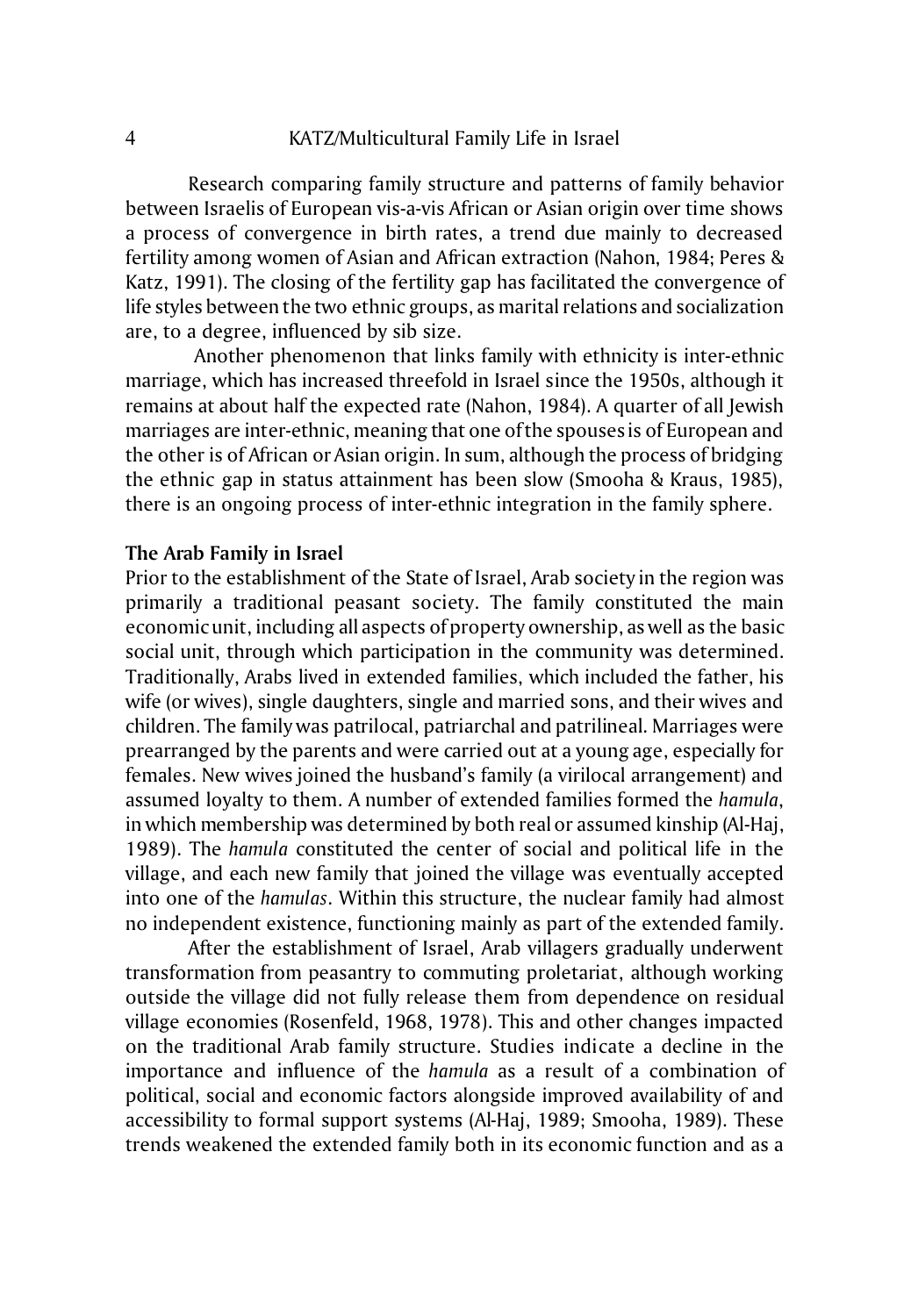unit of residence and consumption (Al-Haj, 1987), and, in consequence, the nuclear family became more independent and central.

Women in the Arab family, are dependent on their husbands and are expected to obey them as well as to maintain the household (Haj-Yahia, 1995). While the status of Arab women has risen somewhat over the years, with a growing proportion of girls receiving secondary education (18% in 1948, 44% in 1970, 48% in 1995) and women becoming economically active (15% of Arab women are part of the labor force, Israel Central Bureau of Statistics,2000), these changes have not altered women's basic status in the family. Their roles as wives and mothers continue to follow the traditional, non-egalitarian pattern (Haj-Yahia, 1995). Most research on the Israeli Arab family finds it to be in the midst of a process of transition involving conflicting pressures that push toward modernization and pull back to traditionalism. These countervailing vectors result in an enhancement of the status of the nuclear family, on the one hand, and an escalation of gender and intergenerational tensions on the other.

## **The Immigrant Family from Ethiopia**

Most of the Jews in Ethiopia lived in rural communities. As a minority group concerned about preserving its religion and traditions, the Ethiopian Jewish community was a closed society, strictly adhering to religious precepts. Communities were centered around the extended family, which functioned as a highly cohesive unit. A large extended family was considered advantageous because of its ability to protect and support its members (Westheimer & Kaplan, 1992). The family was patriarchal and patrilocal, with marriages arranged by heads of families (Ben-David, 1996). The gender division of labor in Ethiopia was explicit: men were the undisputed heads of the family, they worked outside the home, and they represented the family to the elders and other authorities (Wagaw, 1993). Women were considered to be the property of their husbands, and their responsibilities consisted of working in the home and helping in the fields when necessary. Relationships were based on respect for the distinct roles of husband and wife (Barhani, 1990).

Many Ethiopian Jewish families were complex families composed of two or more one-parent families, which were likely to split up further into oneparent families because of their inherent instability (Weil, 1991). Upon immigration to Israel, the Ethiopian family began to undergo radical structural changes (Kaplan & Rosen, 1993). The disruptive nature of the emigration process from Ethiopia, during which marriage partners were sometimes separated from each other, and the effects of modernization on traditional Ethiopian Jewish family life resulted in intensifying this pattern. As a result,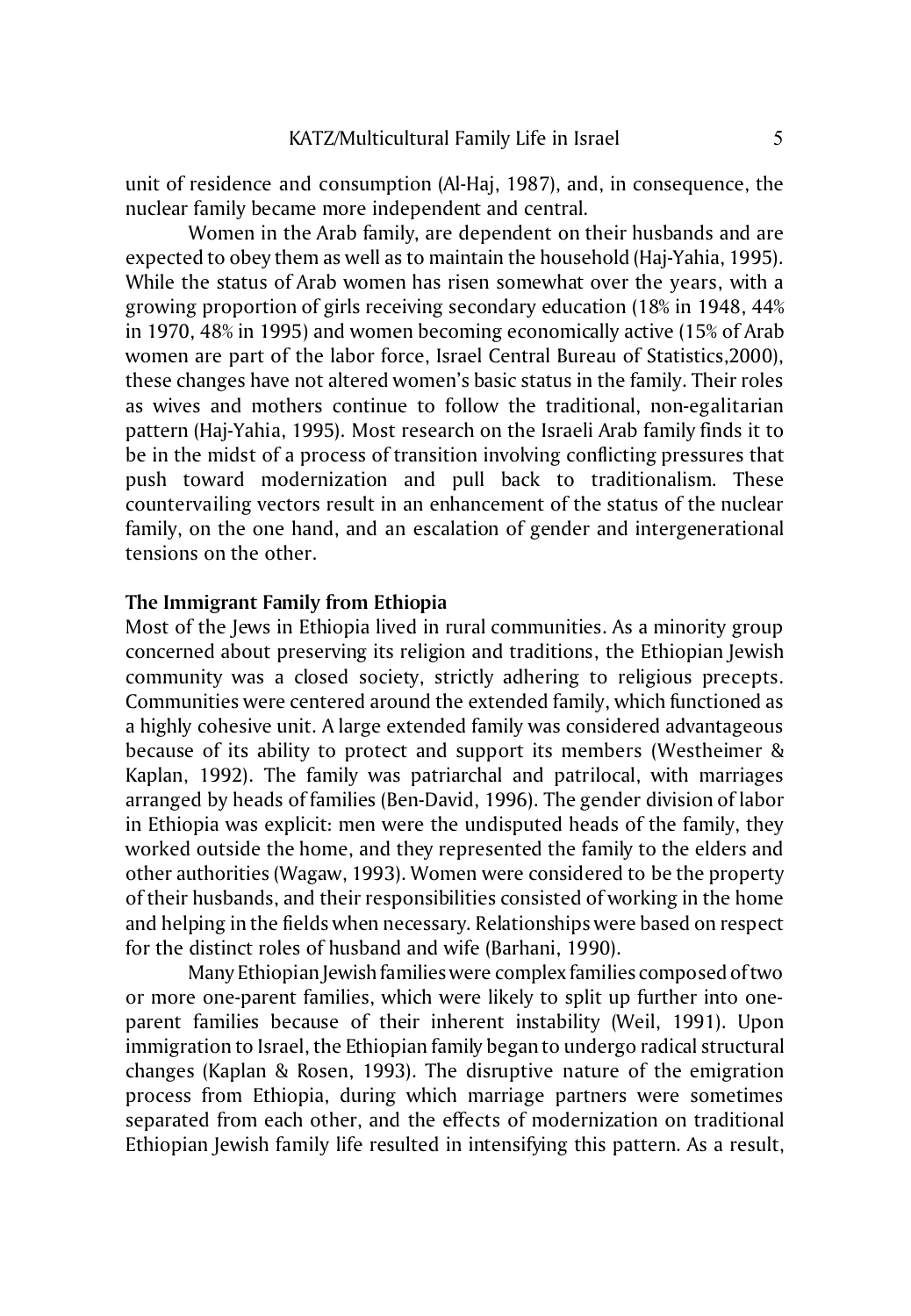one-third of all Ethiopian immigrant households in Israel are headed by single parents, mostly single mothers (Weil, 1991).

Another significant change upon arrival in Israel involved gender arrangements. New economic opportunities for women brought about a loss of power for men by diminishing their role as sole providers. Many Ethiopian women found employment in Israel and kept separate bank accounts. This change in women's status resulted in a virtual revolution in family norms, roles and rules (Ben-David, 1993). Inter-gender gaps in the adjustment to these developments are one of the prime reasons for conflict between spouses that sometimes ends in divorce (Weil, 1991).

# **The Immigrant family from the Former Soviet Union**

Soviet ideology regarding the status of the family underwent change several times. In the early years of the regime, an anti-familistic ideology predominated (Lapidus, 1978). In its drive to minimize private pursuits and private life, the state encouraged a plethora of public activities and social duties that strengthened loyalty to the regime and minimized the time and energy available for family life (Shlapentokh, 1991). This ideology changed direction in the 1970s and early 1980s with the disappointment in socialism and the rise of a more individualistic perspective (Kharchev & Matskovskii, 1982; Lapidus, 1988; Shlapentokh, 1991), causing marital relations and family patterns to become "transitory, turbulent and in a state of flux" (Imbrogno & Imbrogno, 1989). Contemporary Russian family life is typified by a low birth rate; a high divorce rate; a decrease in number of marriages, leading to a rising percentage of cohabitation (Imbrogno & Imbrogno, 1986, 1989); and a high percentage of women in the labor force working full time (Lapidus, 1978, 1988).

Arriving in Israel, immigrants from the former Soviet Union were faced with a familistic society in which marriage is almost universal; divorce varies from infrequent to fairly frequent, depending on social group; and all matters of marriage and divorce are delegated to the religious courts. These norms make the immigrants' acculturation process in the family realm stressful, since cognitive restructuring becomes more difficult in direct proportion to the divergence between origin and host cultures (Shuval, 1993).

One of the effects of migration is an upset in the balance between family and social environment, which may result in marital conflict, crisis (Sluzki, 1979; Thomas, 1995) and even dissolution. This effect has been noticeably prevalent in the massive migration process from the former Soviet Union. The balance of power between spouses changed. Many marriages could not withstand the decline of the husband's sense of self-esteem. The acculturation process sometimes caused role reversal in regard to gender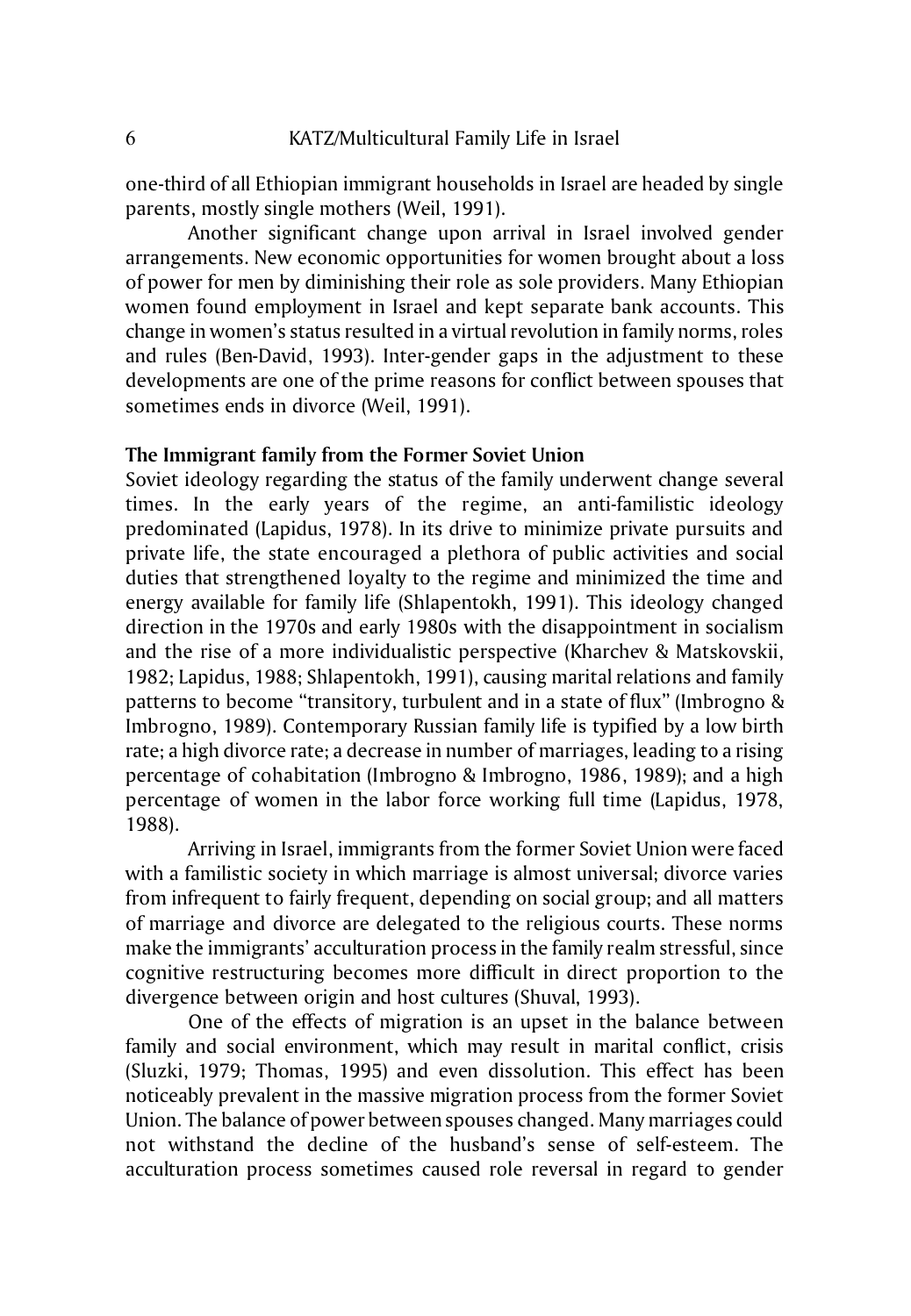relations. Immigrant women from the former Soviet Union often adapted better to Israeli labor market conditions (Ben-Barak, 1989) and were more willing than men to change their occupations to lower-status ones in order to increasefamily income. These new gender differences often heightened marital conflict, and as a consequence either wife or husband opted out of the marriage (Ben-David & Lavee, 1994).

A unique phenomenon of the immigration from the former Soviet Union is that the decision to immigrate created conflict between spouses, often resulting in divorce and the subsequent emigration of one spouse only- usually the wife-- with minor-age children. These single-parent families were then compelled to undergo a parallel adjustment process to the new society in addition to a new familial life style (Katz, 2000). A common strategy for coping with these hardships, as well as with economic constraints, housing shortages, and the need for mutual help between generations, was the formation of multigenerational households. Studies assessing thiskind of living arrangement show mixed results on the link between co-residence and the adjustment process. Some studies found that multigenerational living is likely to increase stress and cause dissatisfaction (Naon, King, & Habib, 1993). Other studies show that shared living arrangements enhance adjustment to the host country by providing family solidarity for the older generation and economic advantages for the younger generation (Katz & Lowenstein, 1999).

In light of the divergent cultural backgrounds of large segments of the Israeli population, the perceptions and expectations of young adults regarding their future family life merit comparative study. This article focuses on the extent to which the four groups examined seek to preserve their distinctive family traditions, adapt to the dominant culture, or merge traditional ethnic practices and identities with those of the dominant culture.

### **METHOD**

#### **Sample**

Approximately 200 students enrolled in post-secondary educational institutions in the northern part of Israel were requested to participate in the study. They were recruited from the University of Haifa, the Islamic Seminary in Haifa, The Yad Nathan College near Haifa and the Technion in Haifa. The overall sample size was 149 (response rate of 75%). The mean age of the sample was 26; 65% were female and 35% male; 85% were single, 10% were married, and the remaining 5% were cohabiting.

Participants from four distinct backgrounds were approached. One group consisted of 36 Israeli Jewish students, all of whom were born in Israel, and most of whom were secular (i.e., not religiously observant). Twenty were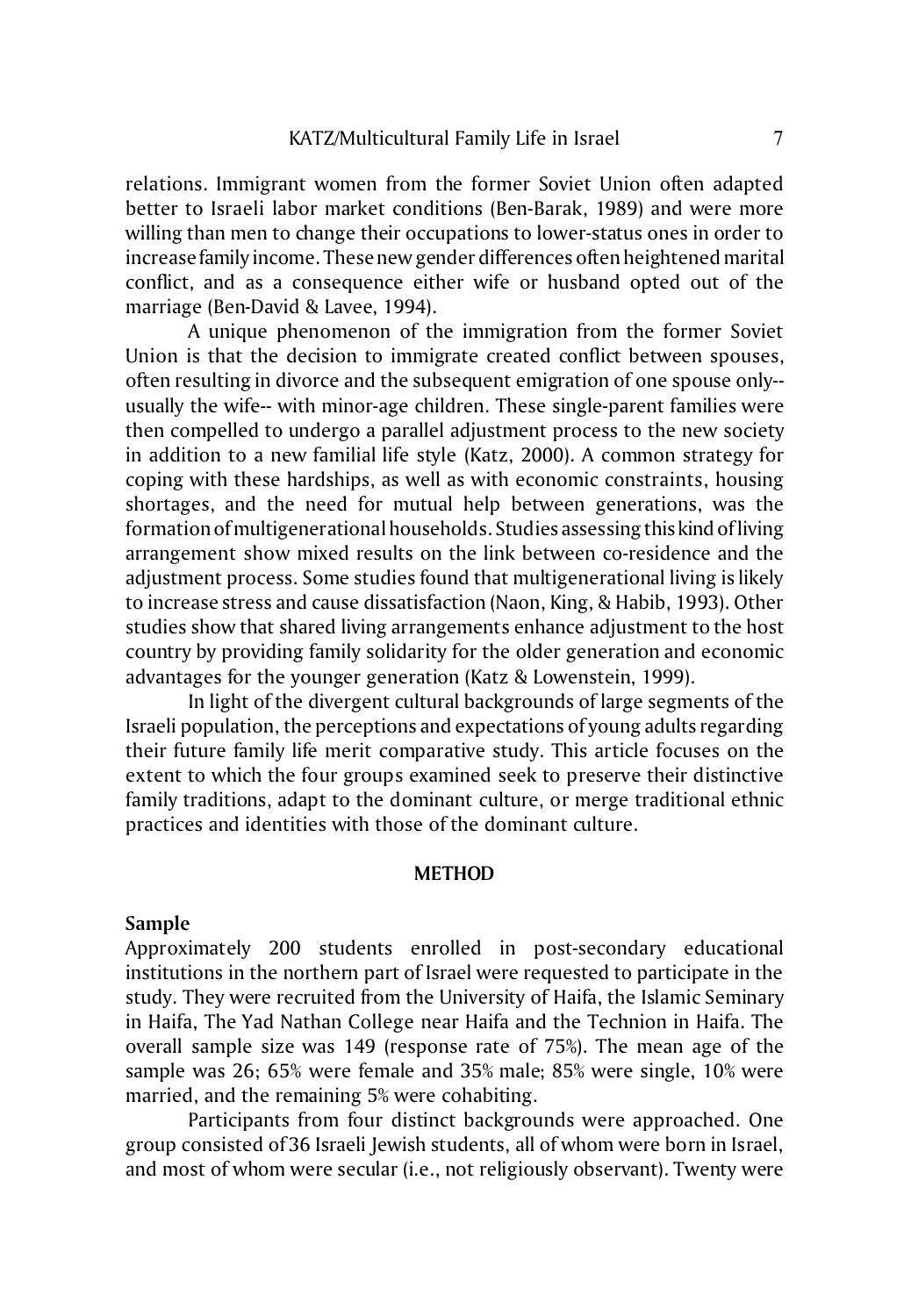of European descent, 12 of African or Asian origin, and the rest from mixed marriages. The fathers of this group were mainly employed in administrative positions in human-service organizations, a few were in academia and several held high tech jobs. Seventy percent of the mothers were fully employed, 15% mothers were employed part time and another 15% were housewives.

A second group consisted of 46 young Israeli Arab students born in Israel, 28 of whom were Moslem and 18 Christian. Their fathers were mainly clerks and skilled workers. A few owned small businesses, such as garages or restaurants. All their mothers were described as housewives.

A third group consisted of 29 first-generation immigrants from Ethiopia studying in a preparatory program at the University of Haifa for admission in the regular undergraduate program the following year. Their mean tenure in Israel was 10 years. Their fathers were mostly blue-collar workers and their mothers were employed in low-income service jobs or were housewives.

 The fourth group consisted of 38 first-generation immigrants from the former Soviet Union. Their mean tenure in Israel was eight years. The majority of their parents were academically trained, and most (both mothers and fathers) held jobs in their professions.

Participation rates in post-secondary education are rather different among the four groups; therefore, representativeness of the findings is also different for each group. For the total Jewish population, the post-secondary participation rate is 12.3% and the academic education participation rate is 25.6%; for Jews who were born in Europe or America the rates are 16% and 35% and for Jews who were born in Asia or Africa the rates are 7.4% and 9.3%, respectively; for Arabs the rates are 8% and 10.6%, respectively (Central Bureau of Statistics, 2000). However, one can assume that the student population plays an important role in shaping family norms and expectations.

## **Design and Analysis**

The survey instrument constructed for this study consisted of a one-page narrative vignette of a typical end-of-the-day family scene in which father and mother are preparing dinner after returning home from work in their respective jobs. When the food is ready, the parents and their two children are sitting at the table having dinner. The children ask their parents to tell about their own families, thus placing the narrative in a three-generational perspective. The mother tells the children that she was brought up in another family style in which her father was the only provider and her mother assumed full responsibility for the household and children. The children discuss among themselves the pros and cons of their parents' and grandparents' family relationships. In this way, the respondents were confronted with two different family models**.** The aim was to analyze the respondents' perceptions of an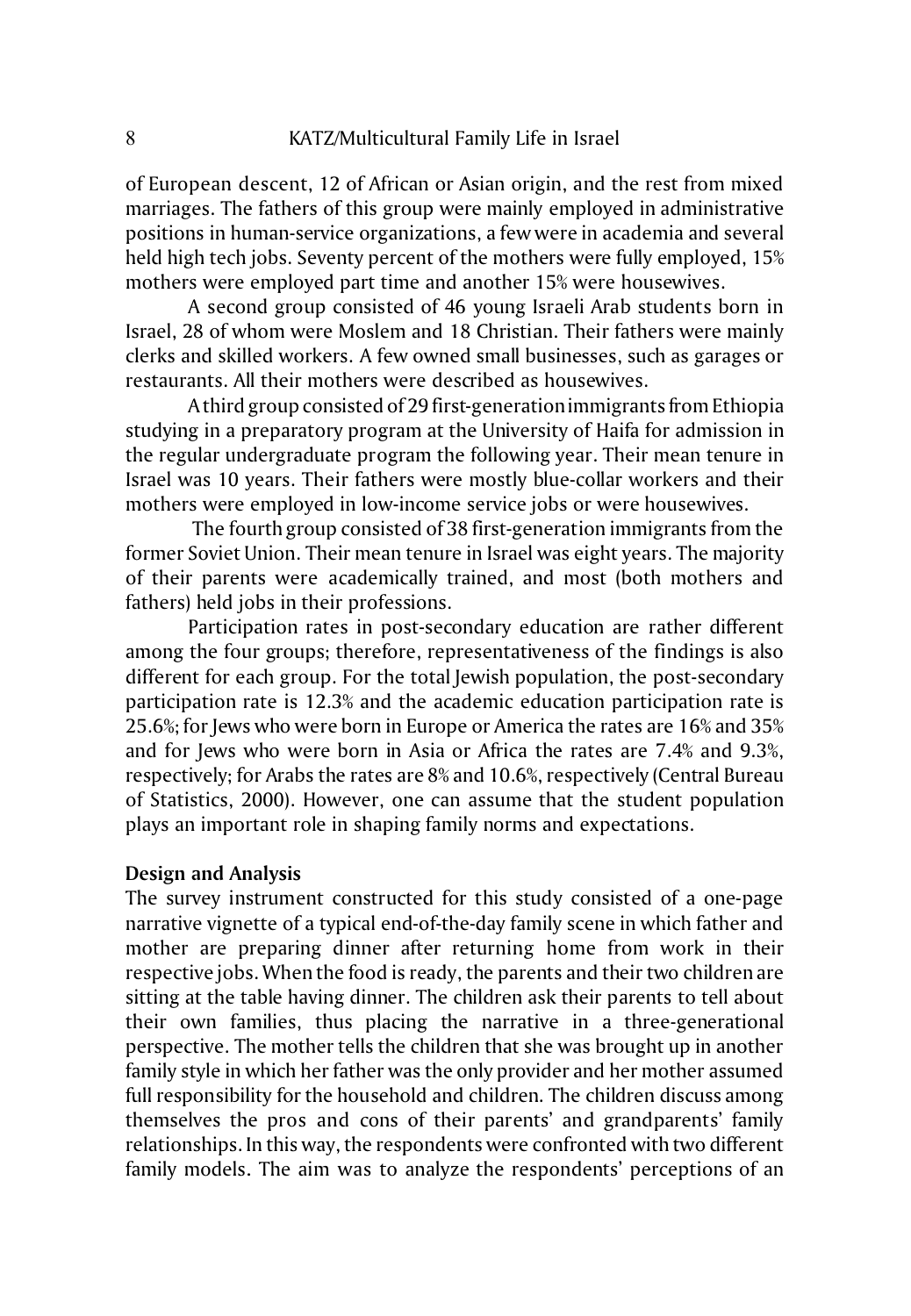identical master case stimulus. After reading the narrative, the respondents were asked to write their own story about how their family of procreation will look in the future. A one-page space was provided for this narrative. Lastly, a short demographic questionnaire was distributed. Participants were interviewed in Hebrew. Given that the participants were raised in Israel and enrolled in post-secondary and academic institutions, no lingual problems were encountered.

The data were analyzed qualitatively, using two methods: analytic induction and constant comparison analysis (Bogdan & Biklen, 1982; Goetz & LeCompte, 1984; Strauss, 1987). Analytic induction involves scanning the data for categories of phenomena and for relationships among these categories. Recurring themes and patterns in the narratives were listed, and key linkages of similar instances of the same phenomenon in the data were identified. This was followed by constant comparison analysis, which combines inductive behavior-category coding with a simultaneous comparison of all incidents observed for all the subjects. The narratives were compared with each another in their entirety, and hypotheses were developed about similarities/differences between the respondents (Strauss & Corbin, 1990). To ensure inter-rater reliability for the categorical definitions, an independent rater was trained and his coding was compared with that of the authors.

### **RESULTS**

The analysis showed that the respondents referred to four main dimensions in their expected family life: 1) love and intimacy; 2) family and work; 3) parent/child relationships; and 4) divorce. Each group, however, focused on different aspects of these dimensions.

## **Love and intimacy**

This aspect of marriage and family was referred to by all respondents, possibly because of their age, and possibly because these attributes are still perceived as important to marriage, even though they have been called "forgotten variables" (Willi, 1997). However, the various cultural groups referred to love and intimacy in disparate ways. Second- and third- generation Israeli respondents appeared to emphasize marital cooperation rather than romantic love. Such cooperation depends on mutual concessions: "I take the model of the family in which I grew up as an example of what my life can look like. It's clear to me that cooperation entails making concessions for the other while recognizing each other's needs."

The Arab respondents projected a romantic idealization of love in both their given and future family: "My future family will be very good. There will be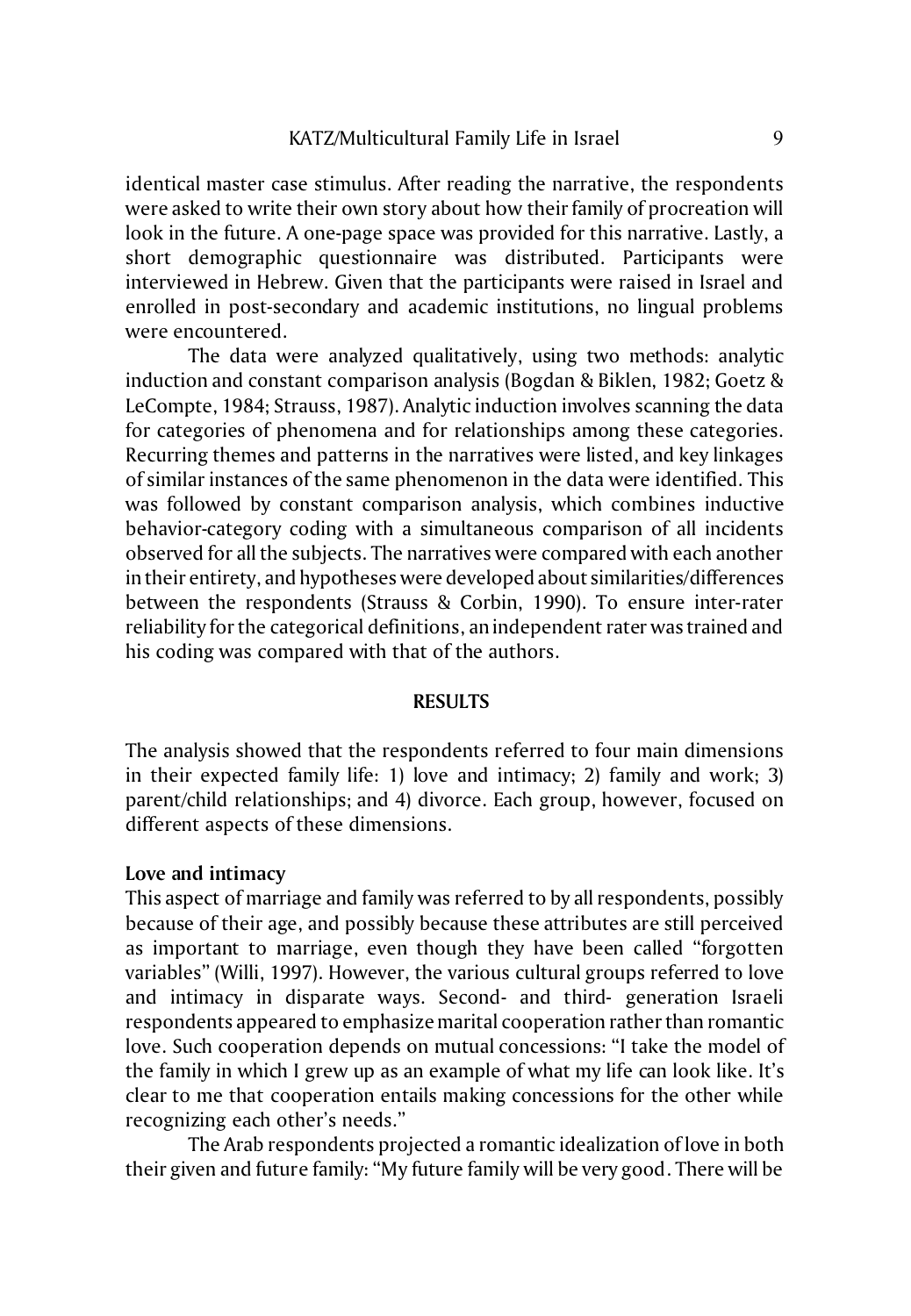a lot of love between husband and wife. There will also be deep understanding between the two." Practically, every Arab respondent referred to love between the spouses as the basis of marriage.

The Ethiopian students did not refer to love and intimacy as an independent familial dimension but rather focused on economic well-being as a vital prerequisite for a satisfying relationship: "What will make our married life good is the ability to provide better for our children." Or: "If the economic situation will improve, then we will be able to relax and spend our leisure time together and live a beautiful married life."

The Russian respondents expressed the wish that conjugal relations in their future families will be very different from their perception of their parents' relations. In their view, their parents had invested most of their time and energy in work, both outside and inside the home: "They were workaholics." By contrast, predictions for their own future were "a sense of warm family," an "expectation of love in my family," and "happiness, joy and love" in their family. Such projections, however, were combined with a recognition of the need for both spouses to work outside the home and to cooperate in house chores: " I wish to combine work and romance in our future family." "We will come home after a long day of work and cooperate in housework, and then we will play with our children…. I hope there will also be time left over for our privacy."

## **Family and work**

The respondents focused on two of the main issues of concern for modern and post-modern families: the division of labor between spouses, and the employment of the woman. As in the other domains, views differed according to culture of origin. Significantly, none of the groups anticipated perfect egalitarianism without ambivalence in this area of the marital partnership.

1. Division of labor between spouses. The veteran Israelis most clearly expressed the difference between their ideal in the conjugal division of labor and their expectation based on the experience of their families of orientation. They expressed reservations about the so-called egalitarian marriage. A female respondent stated: "I suppose that my husband and I will both work full-time, and my ambition is that there should be an egalitarian division of household chores between the two of us. However, I know that in reality, this will not be the case. I know that I will be responsible for cooking, cleaning, laundry and taking care of the kids, and he will take care of the technical aspects of the household. I also think that whoever works less hours outside the home will put in more hours at home tasks." A similar view was expressed by a male student: "Career and self-realization should not be in conflict in my future family. Nevertheless, I think that my wife will be responsible for household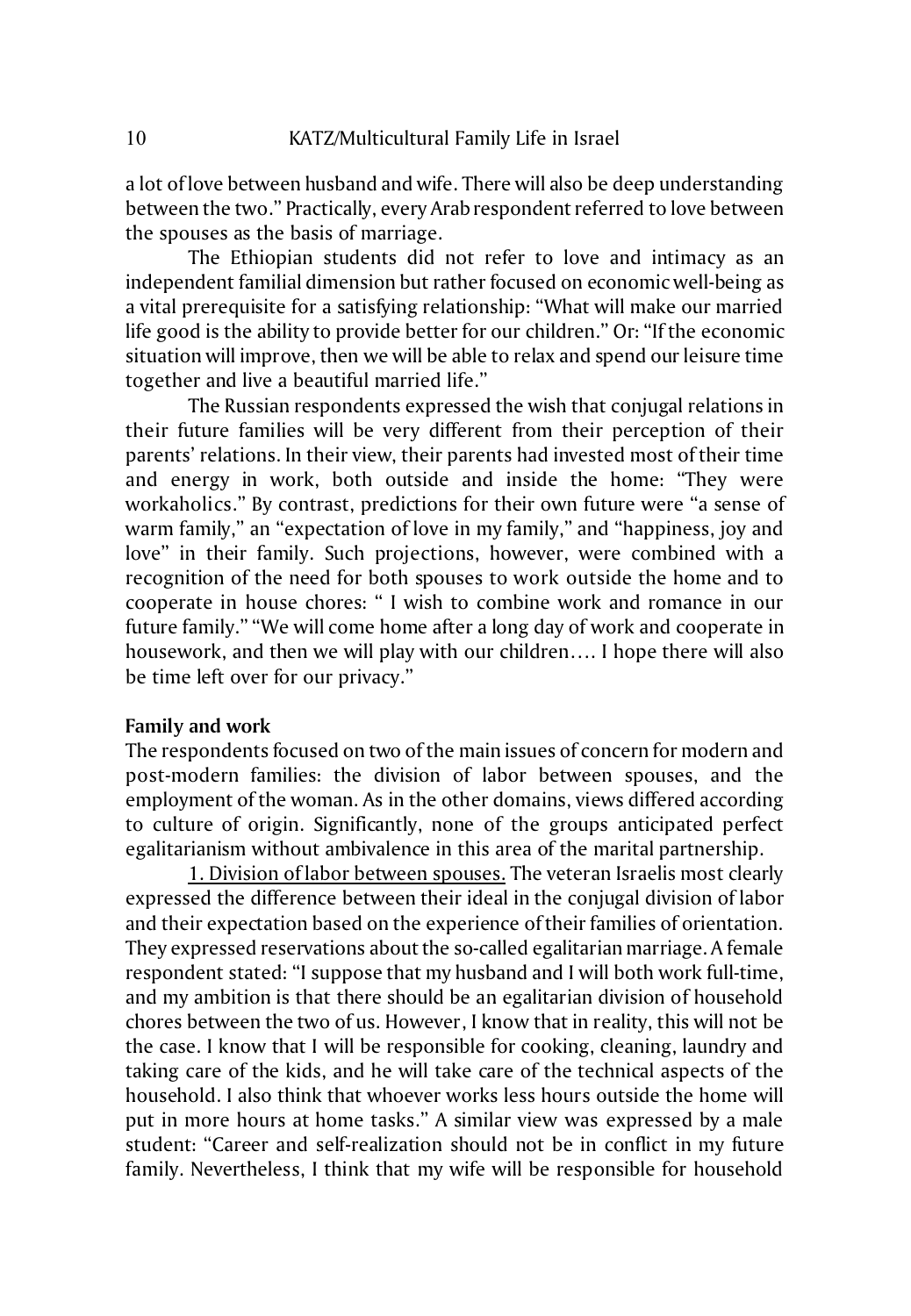chores and child care, and therefore will work at a part-time job as long as the children are small."

The Arab respondents were more cautious about potential spousal cooperation, making it clear that there was no expectation of anything beyond "help" on the husband's part. An egalitarian relationship was clearly not expected: "I think he will help me a little bit, because he is understanding, considerate and educated. He loves children, loves helping them, and enjoys a quiet and nice family." A male Arab respondent phrased his opinion in the context of his family of origin: "Even if my wife went to work, the major provider is the husband. My mother stayed at home all the time, and in light of this background it is almost impossible to change."

The two immigrant groups-- Ethiopian and Russian -- while differing in many aspects of their lives, both referred to cooperation in the household as a desired goal, but were not sure whether it will materialized. In the Ethiopian family of origin, gender arrangements were absolutely clear, yet they were envisioned differently in the desired future family: "My family will be very different from my family of origin, where my father was a farmer and took care of the money, and my mother took care of the children and the house. In my future family, both of us will work so that we will be able to provide better economic conditions for our children, and my husband will help in the house."

The Russian-immigrant participants, by contrast, grew up in families where both parents worked: "My parents were professionals, a doctor and an engineer. But at home my grandmother took care of me, and when my parents came home my mother took over all the household chores. My wish is to have more equal relations with my husband than my parents. But I am not sure whether this will work out, first, because I was raised in the belief that the father is the strong figure, he solves all the problems, and is considered the most intelligent person in the family, and second, because there is a difference between a dream and reality, so, I will be ready to accept the female role in the family."

2. Female employment. All the respondents envisioned women being employed in order to contribute to the family income, regardless of whether or not their own mothers had worked outside the home. However, it was clear to both genders (except for the Ethiopians) that the wife's work would be restricted to bringing home a second income, at least while the children are small. An Israeli female student explained: "I'll work, but I don't think I'll develop a career. A career is important to me, but a good family life is even more important, and I know that I'll have to give up a career for a good family life. Unfortunately, statistics show that women are the ones to give up their professional self-fulfillment, and as hard as it is to admit it, I know that I will be the one to give up my career. That's why I try to accomplish as much as I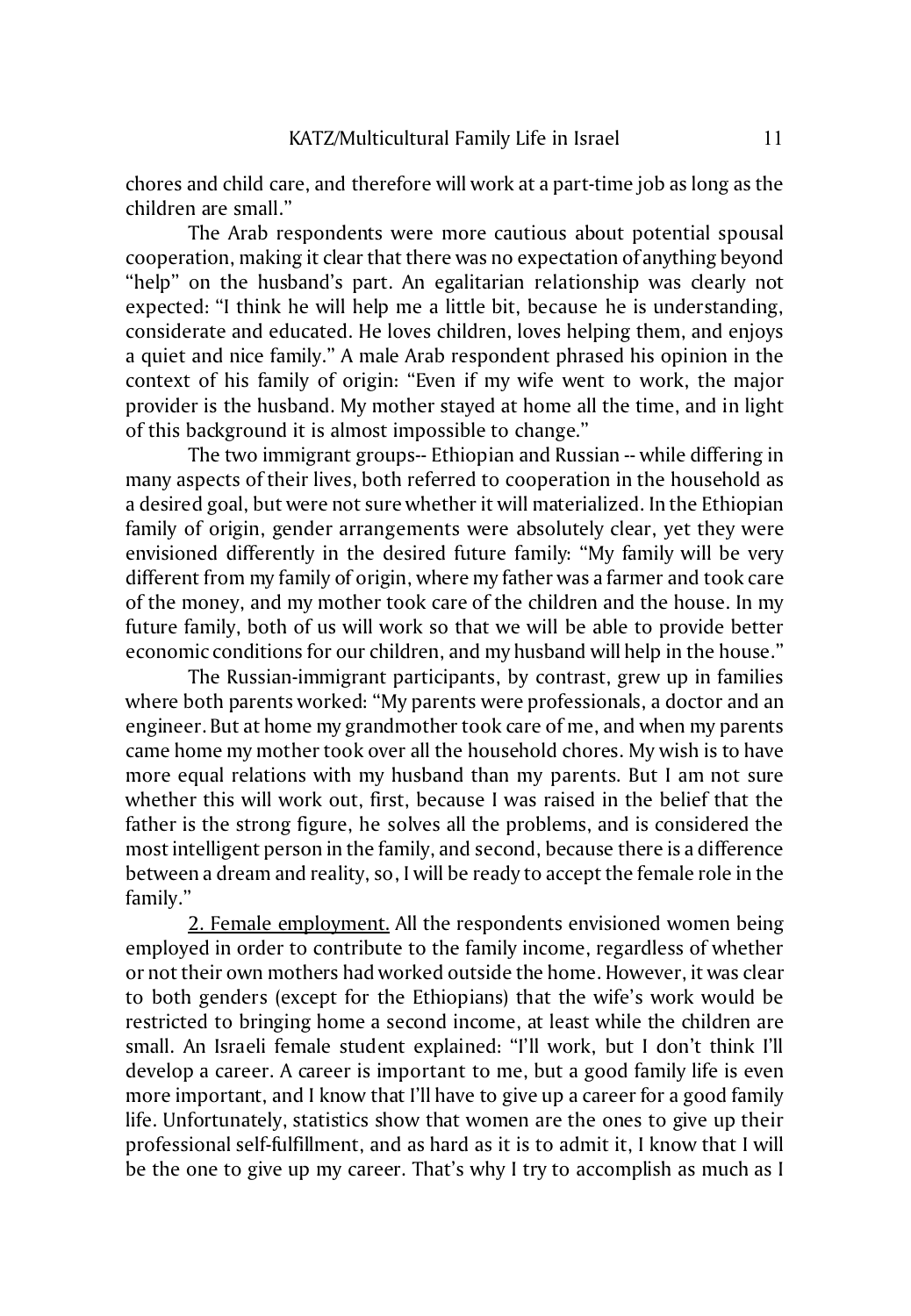can now, before I have a family." Male respondents projected a similar picture, explaining that "there are some tasks at home that a man cannot perform, so probably my wife will work part time only."

Typically, an Arab female respondent stated: "I'll work outside the home, but only as long as my husband agrees and it doesn't affect my children." Only the Ethiopians viewed the situation differently, convinced that they will be dependent on every possible source of income: "My wife will work, because we will need the money. It will help us get ahead and forge a better future for the children." Finally, the immigrants from the former Soviet Union, who were raised in families where both parents were employed, expressed the wish to return to a more traditional arrangement, or at least to one in which there is the possibility of choice. One female respondent explained: "My mother and father both worked. They had to. I'll work as well, because one paycheck will not be enough, despite the fact that I would rather stay at home to take care of my children." The Russian male respondents, too, expressed the wish that their wives take care of the children, at least when they are small, while they assume the role of the main breadwinner.

## **Parent-child relationships**

All respondents viewed the place of children in their future families as having the highest importance. They referred to three aspects of the parent-child relationship: the ideal number of children, the nature of the parent-child relationship, and the children's future achievements.

1. Ideal number of children. Each cultural group viewed this aspect as related to the number of children in their family of origin and the cultural norms of their group. Veteran Israeli respondents expressed satisfaction with the number of children in their families of origin (2-3) and stated that they would like to have between two and three children of their own. Arab and Ethiopian respondents, who came from very large families, hoped to have fewer children themselves, although they would not mention a specific number. Immigrant respondents from the former Soviet Union generally came from families with one child, and they wished to increase that number in their own future families, usually to two. While still influenced by their family of origin in determining the desired number of children, the respondents also cited as a factor the extent of investment that they could make in order to better the lives of their children. The responses tended to approximate the current Israeli norm, namely three children per family.

2. Relationships between parents and children. This area, too, was viewed by the respondents in reference to their childhood experiences as children in their own families and to their cultural background. Three of the four groups aspired to change some aspect of their lives in this area-- the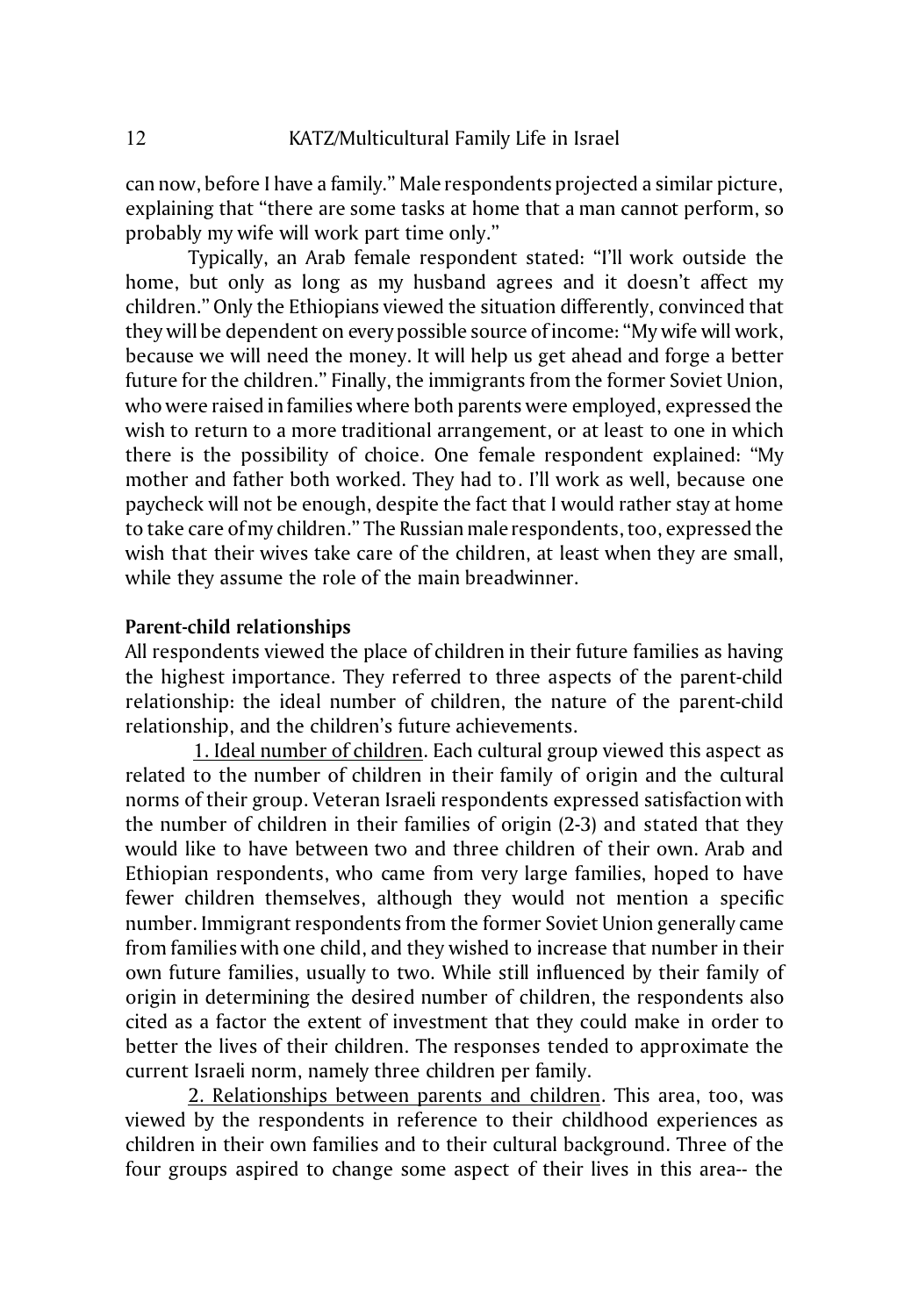aspect that seemed most divergent from current Israeli norms. Veteran Israeli respondents grew up in child-oriented families and expressed their wish for this kind of relationship to persist in their own families. They saw their future families as centered in an egalitarian way around the children: "In my family we will do things together. I'll be there when my wife isn't, and she'll be there when I'm not. When we are all there, we will do things together." Female Arab respondents emphasized their wish for the father to be more involved in the children's lives: "My husband and I grew up in very traditional families. My mother took care of the house and the children, and my father worked outside. My husband will work outside, but when he comes home he will give the children his attention, although I know that other men don't do this. I think it is very important for the father to be involved in taking care of the children, and I believe that I will be able to convince him to be different."

Ethiopian respondents emphasized the lack of adequate economic resources while they were growing up. In their view, providing for their children financially is the key to ensuring a more promising future for them: "My father worked very hard outside the home, and my mother took care of us. But they couldn't give us much, because they didn't have anything. So, I, with God's help, want my wife as well to work outside the home, and I'll help her with the household chores, and we will work hard, but we will be able to give them what we didn't get." Many of the Russian immigrants respondents (22 out of 38) described their upbringing as only children in a multi-generational household, with grandparents who took care of them while their parents worked: "We always lived with my grandparents. When my grandfather died, my grandmother continued living with us, in Russia and later in Israel. I would want my life to be different. I would like my spouse and I to live alone with our children and take care of them."

3. Children's future achievements. Three of the four cultural groups were highly focused on this issue, while the forth-- the veteran Israelis, did not relate to this concern at all. All the Arab respondents emphasized their children's success. "I grew up in a family of ten. In my future family there will be fewer children, so that I can give each of them more education and a good life." The Ethiopian respondents expected their main achievement in life to be to see their children succeed. "I want most of all to see my children have a good life, a better life than I had." The Russian respondents were also very committed to the education and well-being of their children. "I want to fulfill two main goals in my family life: high standard of living and the best education for my children. This is the only way to succeed in the future."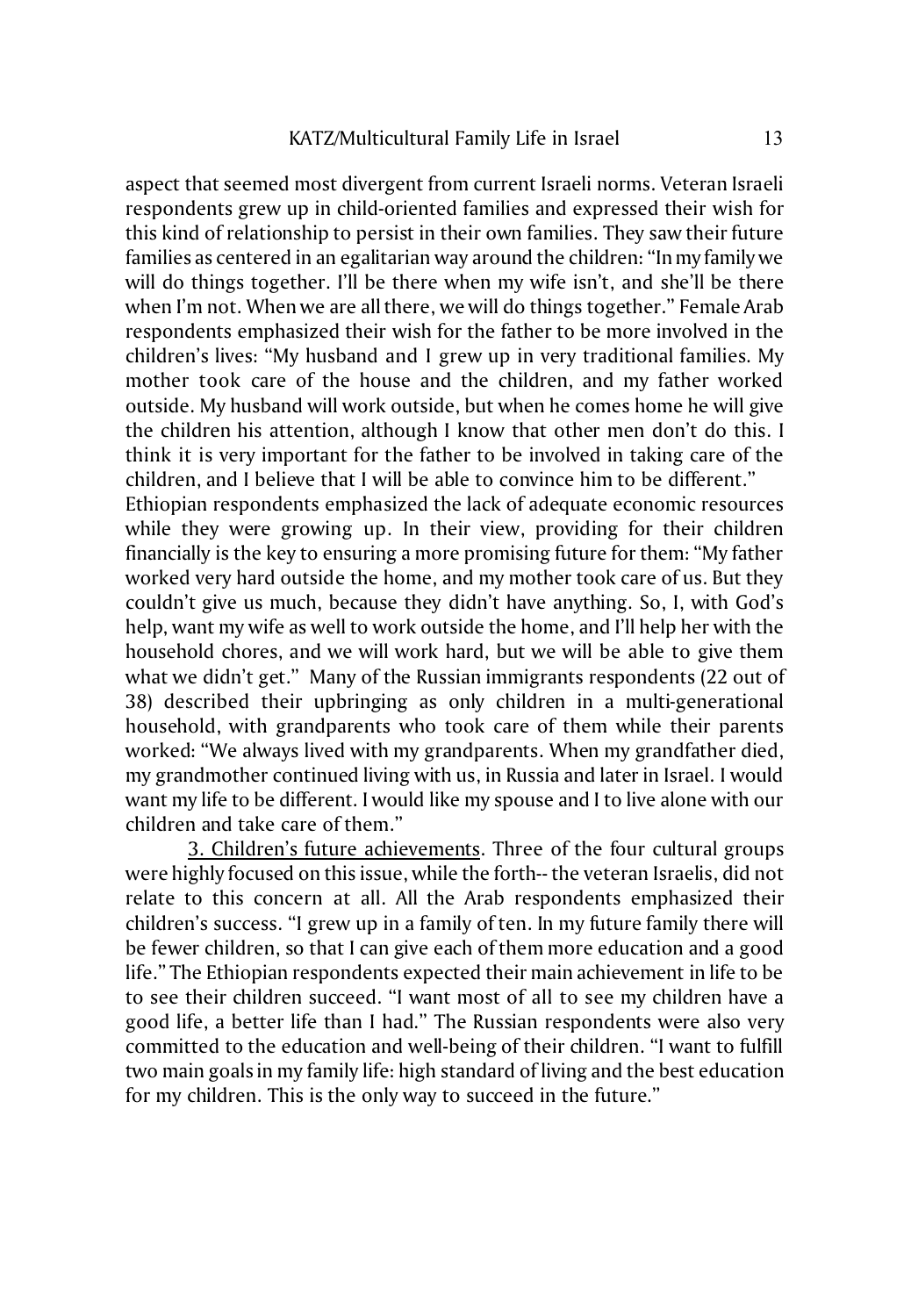## **Divorce**

The idea of marriage ending in divorce if the relationship does not work out elicited two distinctly different reactions from the respondents. The immigrants from the former Soviet Union and the veteran Israelis viewed divorce as a possibility that can happen in any family. The immigrant respondents viewed it as a temporary stage that would eventually lead to remarriage, with the child or children remaining close with both parents: "I think that if two people cannot live with each other anymore, they should not force themselves to do so. The children will probably live with the mother, but there will be joint custody and both parents can find a way to lead a life that will be good for them and their children." The veteran Israeli respondents described both father and mother in a divorce situation as very much attached to their children and sharing responsibilities: "Both father and mother are involved with the children, and it is not obvious a priori whether the children will remain with the father or the mother."

By contrast, both the Arab and the Ethiopian respondents viewed divorce as tragic. The Arab students grew up in highly traditional families where divorce is almost nonexistent. They envisioned the future for divorced families as gloomy, especially for the children: "When there is divorce in the family, there is chaos. Each partner goes in a different direction, they are confused, and they don't know what to do with their lives. But it is especially hard on the children, who need a father and mother at home." The Ethiopians, whose community contains some 30 % single-parent families generally living in poverty, perceive divorce as a situation of severe distress verging on catastrophic. They expressed the hope that divorced couples be reunited after some mediation and assistance from the family: "When parents divorce it is terrible for the children, who are used to living in their family environment. There may even be suicide as a result. Hopefully, the couple will find a way to get back together, but this will have to happen soon, because a great love may be transformed after separation, into fierce hatred."

## **DISCUSSION**

The present study compares four Israeli subcultures, in the context of young adults' aspirations for their future families: two groups of recent immigrants - from Ethiopia and from Russia, and two non-immigrant, long-term resident groups-- Jewish and Arab. Each group has distinctive characteristics in terms of length of time of residence in the country, socioeconomic status, and distance from its historical roots. A relevant question is whether these different cultures construct differing expectations of family life in terms of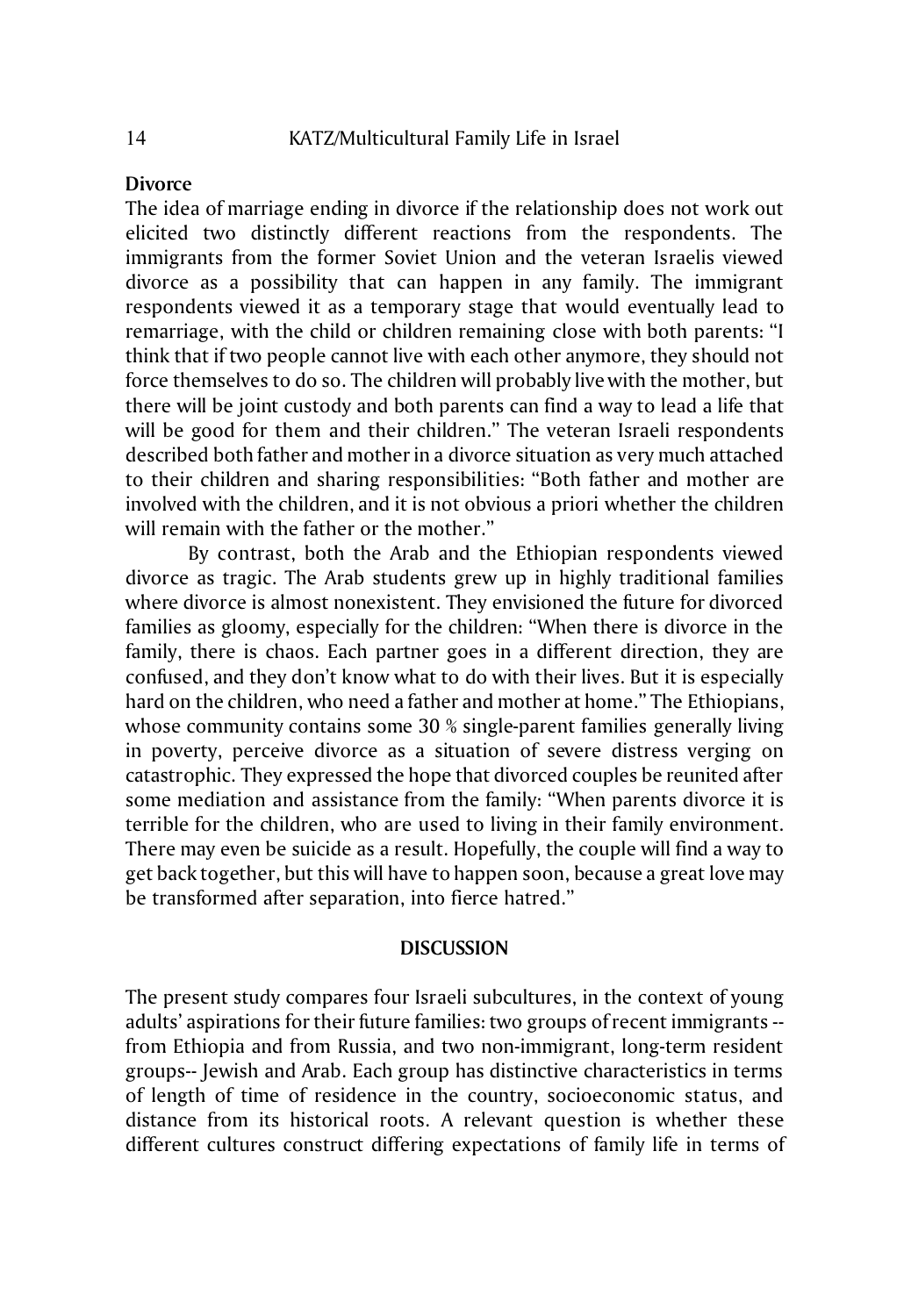gender relations, marital life style, number of children and rules of conduct concerning family formation and dissolution.

The findings of the study must be viewed with caution in light of the limitations of the sample studied. The research population consisted of 149 male and female post-secondary school students from a single city. These facts- - small sample, above-average educational level, and narrow geographical base- - may distract from the study's generalizability. Another limitation stems from the secular background of most of the Jewish respondents. It is well established that Orthodox Jews hold a divergent conception of ideal and actual family life from that of their secular counterparts (Deshen, Liebman, & Shokeid, 1995). Additionally, the qualitative nature of the analysis precluded substantive control for familial and socioeconomic background characteristics. In terms of class, most of the participants belong to lower-middle or middle class. This fact has a different meaning for each group. For the Ethiopians and Arabs, the selectivity introduced by sampling only post-secondary students is by far more severe than for Israeli-born and Russian immigrants. Intergroup diversities might stem from these factors as well.

Despite the limitations of the data, three conclusions may be drawn. The expectations of the respondents concerning their future families reflect a process of convergence towards the mainstream Israeli patterns. This set of norms derives its influence and centrality not only from its dominant status in a society of immigrants, but also from its relative resemblance to the familial model that emerged in the second half of the  $20<sup>th</sup>$  century in the affluent West. The number of offspring perceived as ideal, gender division of labor, female employment, and family formation all lean toward the veteran Israeli model. The dynamic expectations of the Arab respondents demonstrate this trend especially. Mate selection directed by personal feelings rather than familial decree, love as the guiding principle in conjugal relations, birth control, and an appreciable improvement in women's status, are tendencies emphasized by the Arab students in describing their future families.

A closely related conclusion is that the family of origin is often evaluated and even criticized relative to the newly acquired Israeli standards. The differences between memories of family of origin and current Israeli norms were found to coincide with points of criticism toward the family of origin. Conversely, native-born Israeli respondents viewed their family of origin as a model. Perhaps the most interesting aspect of the differences between the respondents' given and the desired families lies in their perception of what was missing in their family of origin. The Russian immigrants missed having the closeness and exclusivity of a relationship with their parents. They repeatedly stressed their wish to be present for their children, because when they were growing up their parents were busy working and their grandmothers took care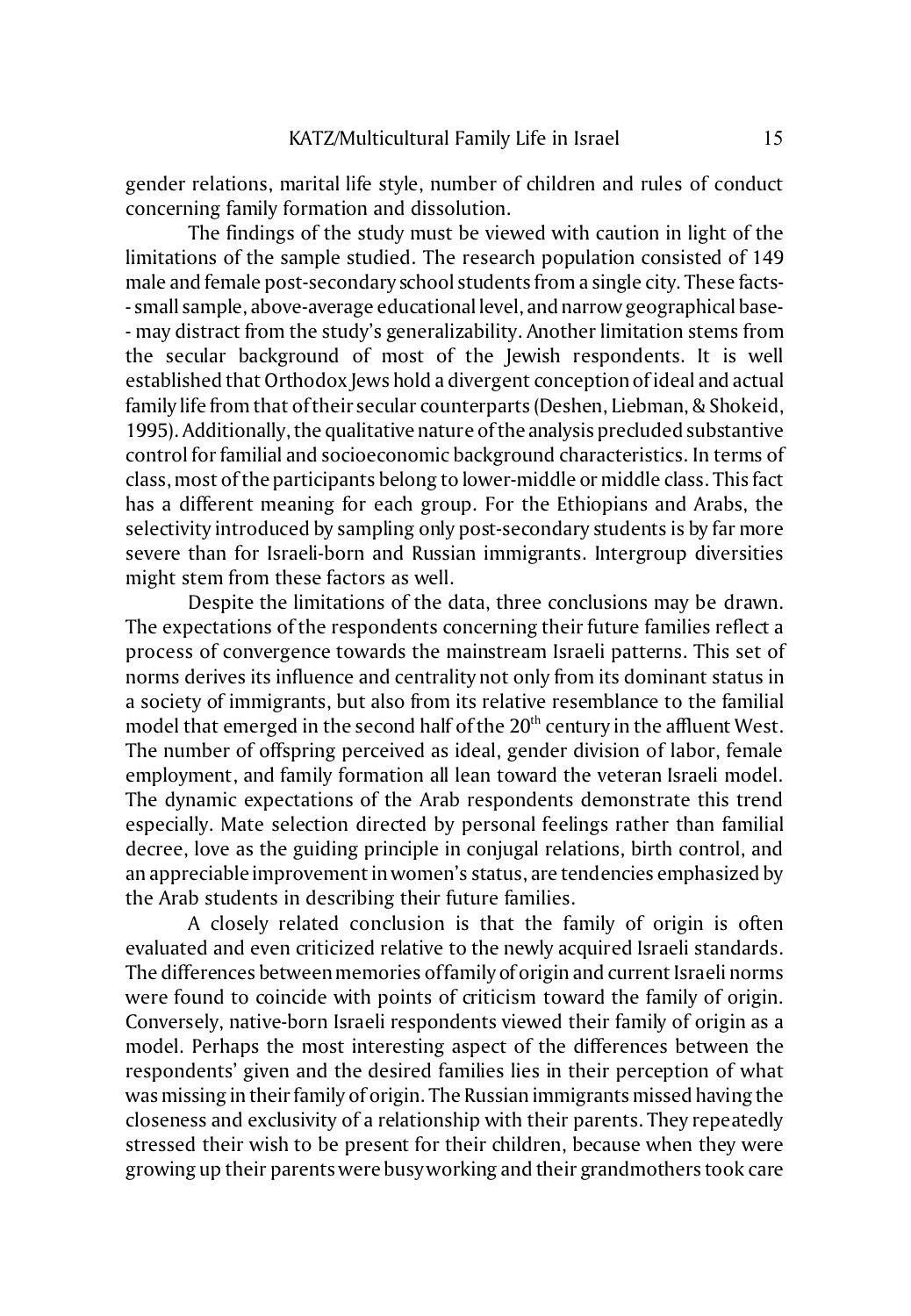of them. The Arab respondents stated that they hope to have smaller and more child-oriented families and to have a more cohesive relationship between spouses and with children. The Ethiopian respondents, still coping with the sting of poverty, repeatedly expressed their determination to achieve affluence for the sake of their children. The only group to cite only minor differences between given and desired families consisted of the native-born Jewish respondents. Generally, however, they aspired to have families similar in size and life style to their families of origin.

A trend toward compromise concerning gender arrangements is evident. On the one hand, all the respondents aspired to more egalitarian and cooperative gender relationships. There was also a general demand for a more active and participatory pattern of fatherhood. On the other hand, the respondents expressed reservations about the ideal of total gender equality. The major, though not exclusive, responsibility for providing income was envisioned as lying with the husband, just as responsibility for household and children was still assigned to the wife. With this, maternal employment was foreseen and legitimated by most respondents. The presence of traditional gender concepts in the familial expectations of young Israelis may be attributed to the influence of the family of origin (particularly in the case of Arab respondents) as well as to the absence of a model of complete gender equality in Israeli society (Azmon & Izraeli, 1993; Katz, 1997; Swirski & Safir, 1991). Young Israeli women from various cultural backgrounds expect a fairly egalitarian partnership in which the husband maintains close and loving contact with the wife and children and will cooperate in facilitating the wife's occupational activity. Women (as well as men) are aware of the necessity of two salaries to sustain a family, yet they wish to stay home while parenting young children and view their occupation as secondary to their maternal functioning.

Summing up, in three of the four family styles under study, the balance of conjugal power, division of family tasks, gender roles and rules of conduct appear to be in a process of transition, as manifested by the perceptions of young adults of their family of origin and anticipated future family. The family of those born in Israel, which appears to be the model toward which the other familial styles may be expected to converge, is under the least pressure to change. This conclusion, however, may be valid mainly in the short run, as the long-term dynamics are unclear at present. Macro-level events such as progress toward Arab-Israeli peace, or, conversely, a regression to war; economic prosperity or depression; and massive immigration or emigration are some of the developments that could change the way young people evaluate their families of origin and construct the familial model to which they aspire.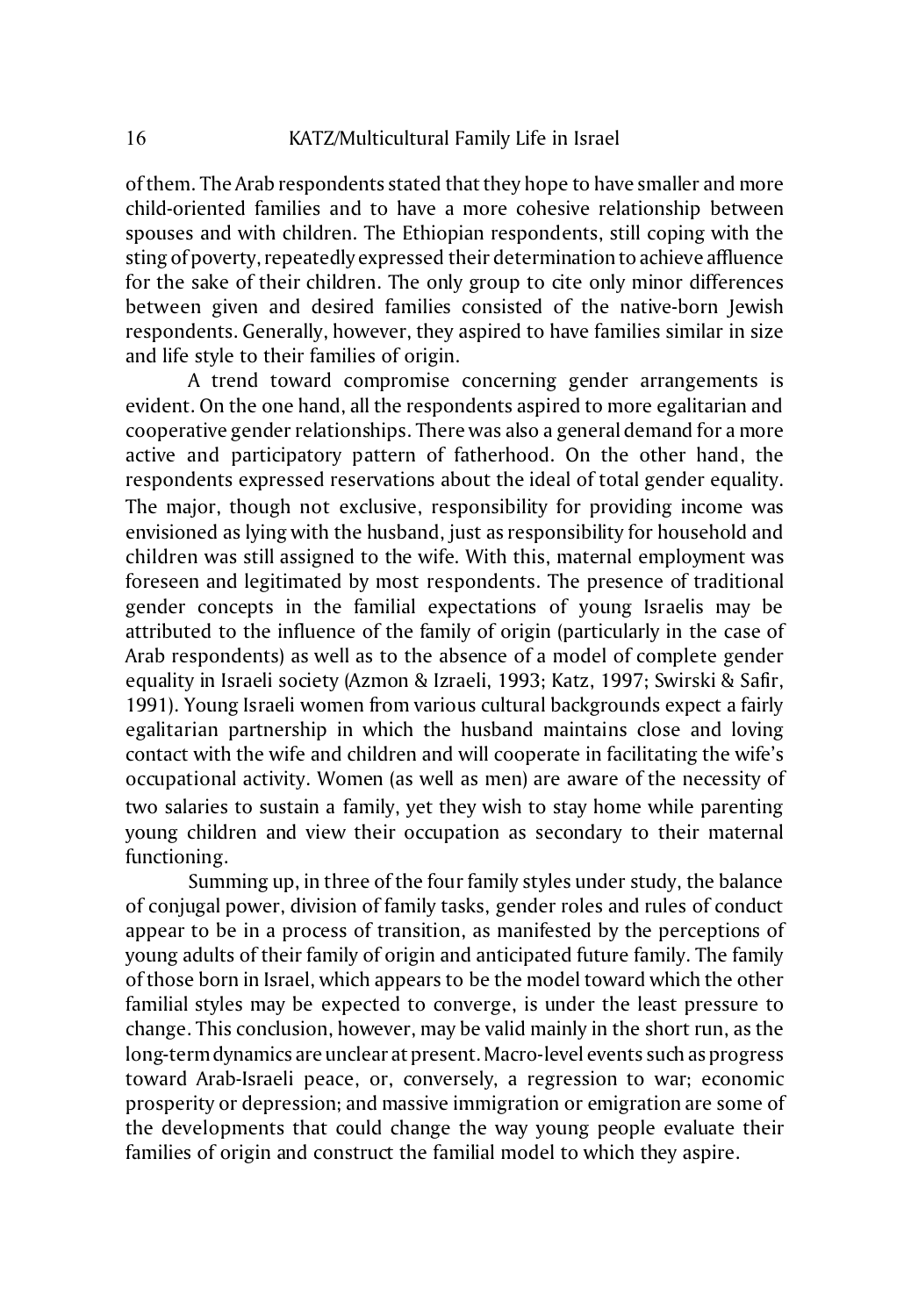#### **NOTES**

1. The term veteran is used to describe people born and/or raised in Israel and the term veteran family is used to describe their family life-style.

#### **REFERENCES**

- Al-Haj, M. (1987). *Social change and family processes. Arab communities* in Shefar-Am ed.. Boulder, Colorado: Westview Press.
- \_\_\_\_\_ (1989). Social research on family lifestyles among Arabs in Israel. *Journal of Comparative Family Studies*, 20, 175-194.
- Azmon, Y. & Izraeli, D.N. (1993). *Women in Israel*. New Brunswick: Transaction.
- Barhani, Z.(1990). Family and community life of Jews in Ethiopia and in the transition to Israel. In D. Bodovski, J. David & Y. Eran (Eds.), *Issues in the treatment of families from different cultures*. Jerusalem: Beithachin. (Hebrew).
- Ben-Barak, S. (1989). Attitudes towards work and home of Soviet immigrant women. In T. Horowitz (Ed.), *The Soviet man in an open society*. New York: University Press of America.
- Ben-David, A. (1993). Culture and gender in marital therapy with Ethiopian immigrants: A conversation in metaphors. *Contemporary Family Therapy*, 5, 327-339.
- \_\_\_\_\_ (1996). Therapists' perceptions of multicultural assessment and therapy with immigrant families. *Journal of Family Therapy*, 18, 23-41.
- Ben-David, A., & Lavee, Y. (1994). Migration and marital distress: The case of Soviet immigrants. *Journal of Divorce and Remarriage*, 21, 133-146.
- Bogdan, R., & Biklen, S. (1982). *Qualitative research for education: An introduction to theory and methods*. Boston: Allyn and Bacon.
- Brewer, M.B. (1996). When contact is not enough: Social identity and intergroup cooperation. *International Journal of Intercultural Relations*, 20, 291-303.
- Central Bureau of Statistics (2000). *Statistical Abstract of Israel*. Jerusalem: Author.
- Deshen, S., Liebman, C. S., & Sokeid, M. (1995). *Israeli Judaism*. New Brunswick: Transaction Publishing.
- Goetz, J., & LeCompte, M. (1984). *Ethnography and qualitative design in educational research*. San Diego, CA: Academic Press.
- Haj-Yahia, M. (1995). Toward culturally sensitive intervention with Arab families in Israel. *Contemporary Family Therapy*, 17, 29-447.
- Harpaz, I. (1990*). The meaning of work in Israel*. New York: Praeger.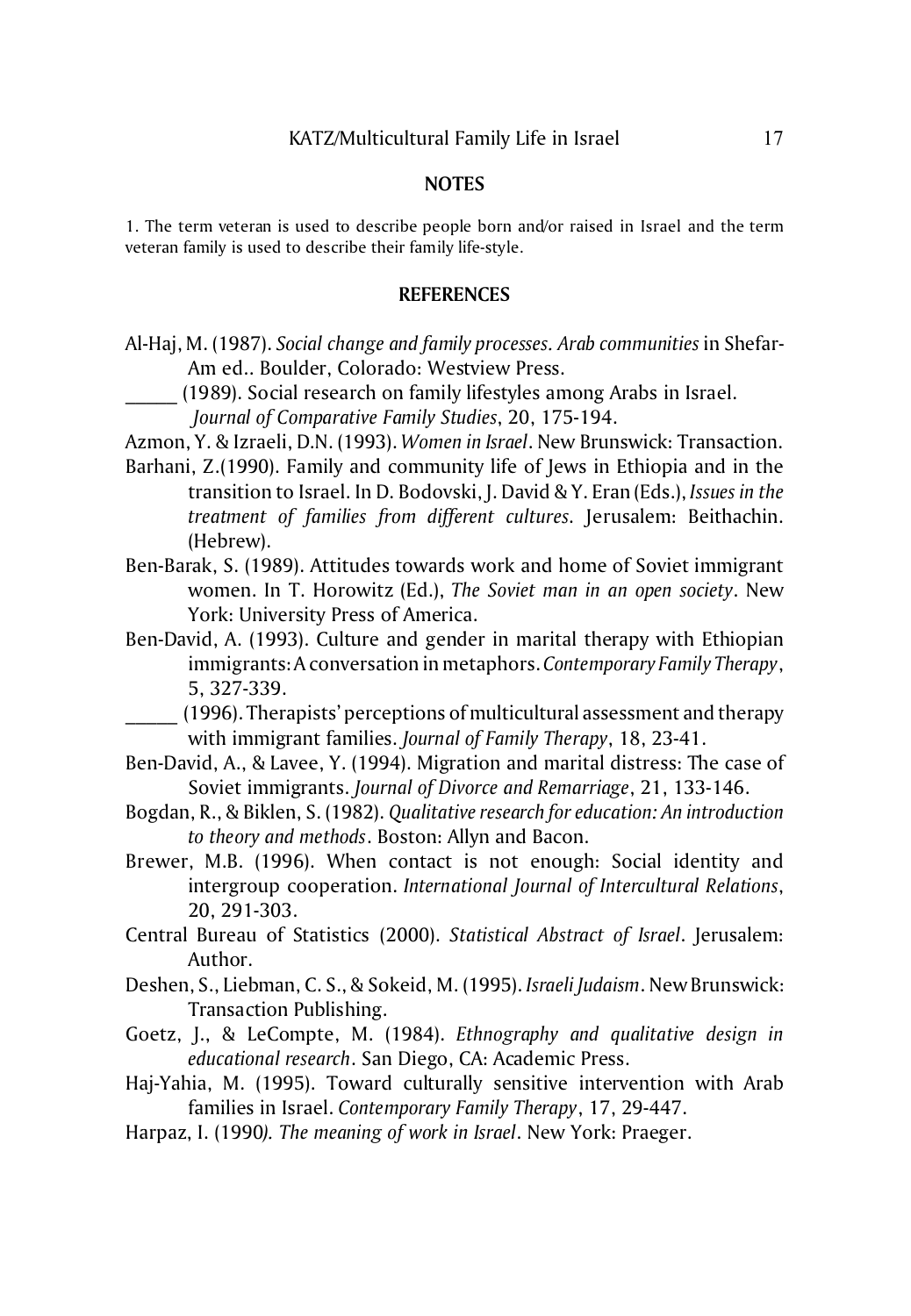- Imbrogno, S., & Imbrogno, N.I. (1986). Marriage and family in the USSR: Changes are emerging. *Social Casework*, 67, 90-100.
	- \_\_\_\_\_ (1989). Soviet women and the autonomous family. *International Journal of the Sociology of the Family*, 19, 1-20.
- Jerusalem Center for Public Affairs (1997). *Immigration and its impact on the state of Israel*. Jerusalem: Jerusalem Center for Public Affairs.
- Kaplan, S. & Rosen, C. (1993). Ethiopian immigrants in Israel: Between preservation and invention of tradition. *The Jewish Journal of Sociology*, 35(1), 35-48.
- Katz, R. (forthcoming). Effects of migration, ethnicity and religiosity on cohabitation. *Journal of Comparative Family Studies*.
	- (2000). Attitudes of new immigrant and veteran-resident Israeli divorced mothers toward single motherhood. *International Migration*, 38(5), 83-97.
- \_\_\_\_\_ (1997). Employed mothers and their families: The Israeli experience. In J. Frankel (Ed.), *Families of employed mothers: An international perspective* (pp. 99-121). New York: Garland Publishing.
- Katz, R. & Lowenstein, A. (1999). Adjustment of older Soviet immigrant parents and their adult children residing in shared households: An intergenerational comparison. *Family Relations*, 48 (1), 43-50.
- Kharchev, A.G., & Matskovskii, I. (1982). Changing family roles and marital instability. In: G. Warshofsky-Lapidus (Ed.), *Women, work and family*. London: M.E. Sharpe.
- Lapidus, G.W. (1988). The interaction of women's work and family roles in the USSR. *Women and Work*, 3, 87-121.
	- (1978). Women and the family: Changing attitudes and behavior. In: G.W. Lapidus (Ed.), *Women in Soviet Society*. Berkeley: University of California Press.
- Leshem, E., & Sicron, M. (1998). The absorption process of immigrants from the former Soviet Union, 1990-1995: Main findings. In M. Sicron & E, Leshem (Eds.), *Profile of an Immigration Wave* (pp. 1-37). Jerusalem: The Magnes Press.
- Lissak, M. (1995). Jewish immigrants from the former Soviet Union between segregation and integration. In Y. Kop (Ed.), *Allocation of resources to social services 1994-1995* (pp.167-174). Jerusalem: Institute for Research of Social Policy in Israel (Hebrew).
- MOW, International Research Team. (1987). *The meaning of working*. London: Academic Press.
- Nahon, J. (1984). *New directions in the study of ethnic problems*. Jerusalem: The Jerusalem Institute for Israel Studies.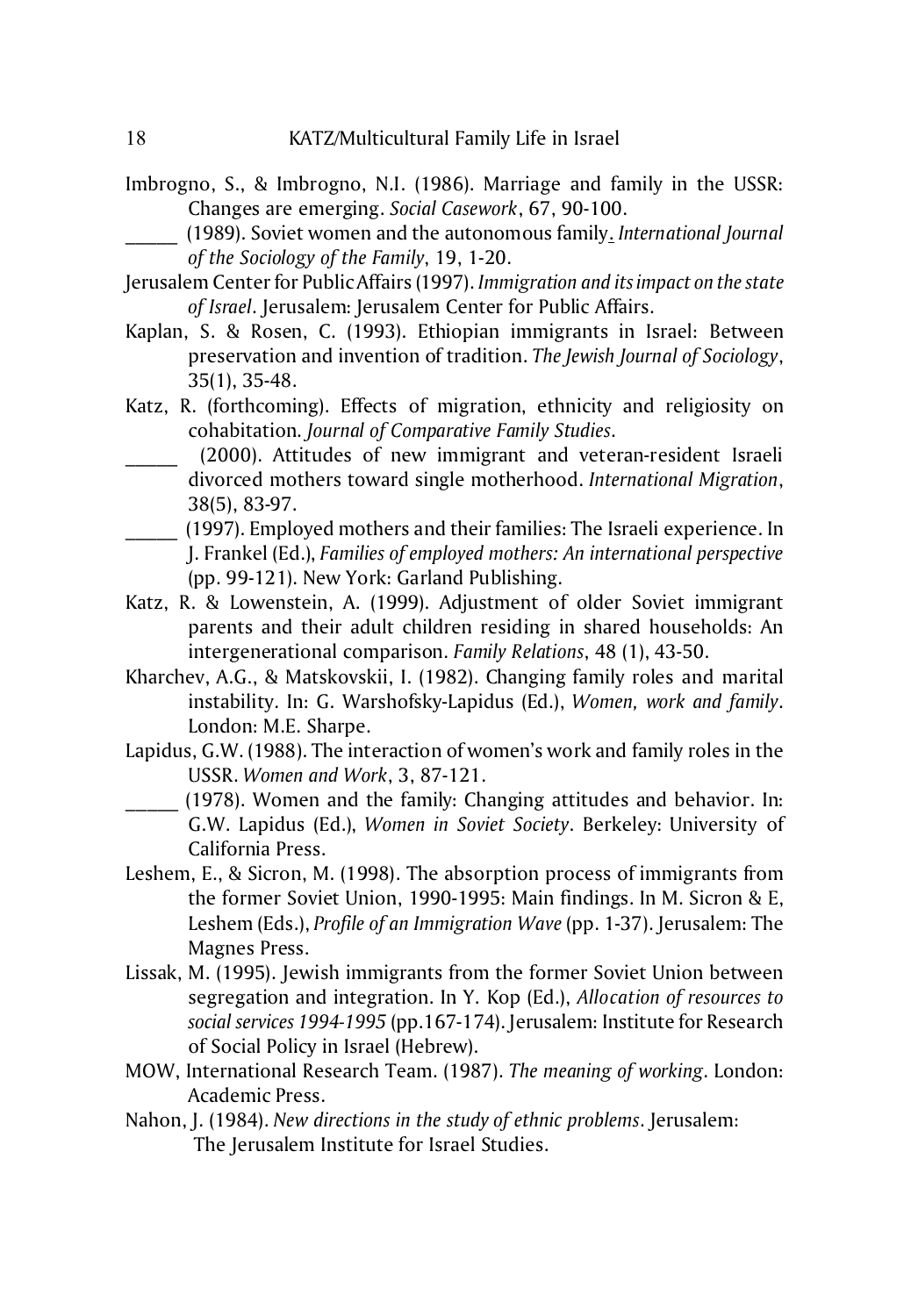- Naon, D., King, Y., & Habib, J. (1993). Resettling elderly Soviet immigrants in Israel: Family ties and the housing dilemma. *Journal of Psychology and Judaism*, 17, 299-313.
- Peres, Y., & Katz, R. (1991). The family in Israel: Change and continuity. In L. Shamgar-Handelman & R. Bar-Yosef (Eds.), *Families in Israel* (pp. 9-32). Jerusalem: Akademon (Hebrew).
	- \_\_\_\_\_ (1981*).* Stability and centrality: The nuclear family in modern Israel. *Social Forces*, 59, 687-704.
- Rosenfeld, H. (1978). The class situation of the Arab national minority in Israel. *Comparative Studies in Society and History*, 20, 374-407.
- \_\_\_\_\_ (1968). Change, barriers to change and contradictions in Arab village family. *American Anthropologist*, 70, 732-752.
- Sharot, S., & Ben-Rafael, E. (1991). *Ethnicity, religion and class in Israeli society*. Cambridge: Cambridge University Press.
- Shlapentokh, V. (1991). The Soviet family in the period of the decay of Socialism. *Journal of Comparative Family Studies*, 22, 267-280.
- Shuval, J. (1993). Migration and stress. In L. Goldberger & S. Breznitz (Eds.), *Handbook of stress: Theoretical and clinical aspects* (pp. 677-691). New York: The Free Press.
- Sluzki, C. (1979). Migration and family conflict. *Family Process*, 18, 379-390. Smooha, S. (1989). *Arabs and Jews in Israel: Conflicts and shared attitudes in a divided society*. San Francisco: Westview Press.
- Smooha, S. (1993). Class, ethnic, and national cleavages and democracy in Israel. In L. Diamond & E. Sprinzak (Eds.), *Israeli democracy under stress* (pp. 309-341). Boulder, CO: Lynne Rienner Publishers.
- Smooha, S., & Kraus, V. (1985). Ethnicity as a factor in status attainment in Israel. *Research in Social Stratification and Mobility*, 4, 151-176.
- Strauss, A. (1987). *Qualitative analysis for social scientists*. Cambridge, MA: Cambridge University Press.
- Strauss, A., & Corbin, J. (1990). *Basics of qualitative research*. Newbury Park, CA: Sage.
- Swirsky, B. & Safir, M. (1991). *Calling the equality bluff: Women in Israel*. New York: Pergamon Press.
- Thomas, T. N. (1995). Acculturative stress in the adjustment of immigrant families. *Journal of Social Distress and the Homeless*, 4, 131-142.
- Wagaw, T. G. (1993). *For our soul: Ethiopian Jews in Israel*. Detroit: Wayne State University.
- Weil, S. (1991). *Ethiopian one-parent families in Israel*. Jerusalem: NCJW Research Institute for Innovation in Education, the Hebrew University (Hebrew).
- Westheimer, R. K. & Kaplan, S. (1992). *Surviving salvation: Ethiopian Jewish family in transition*. New York: New York University Press.